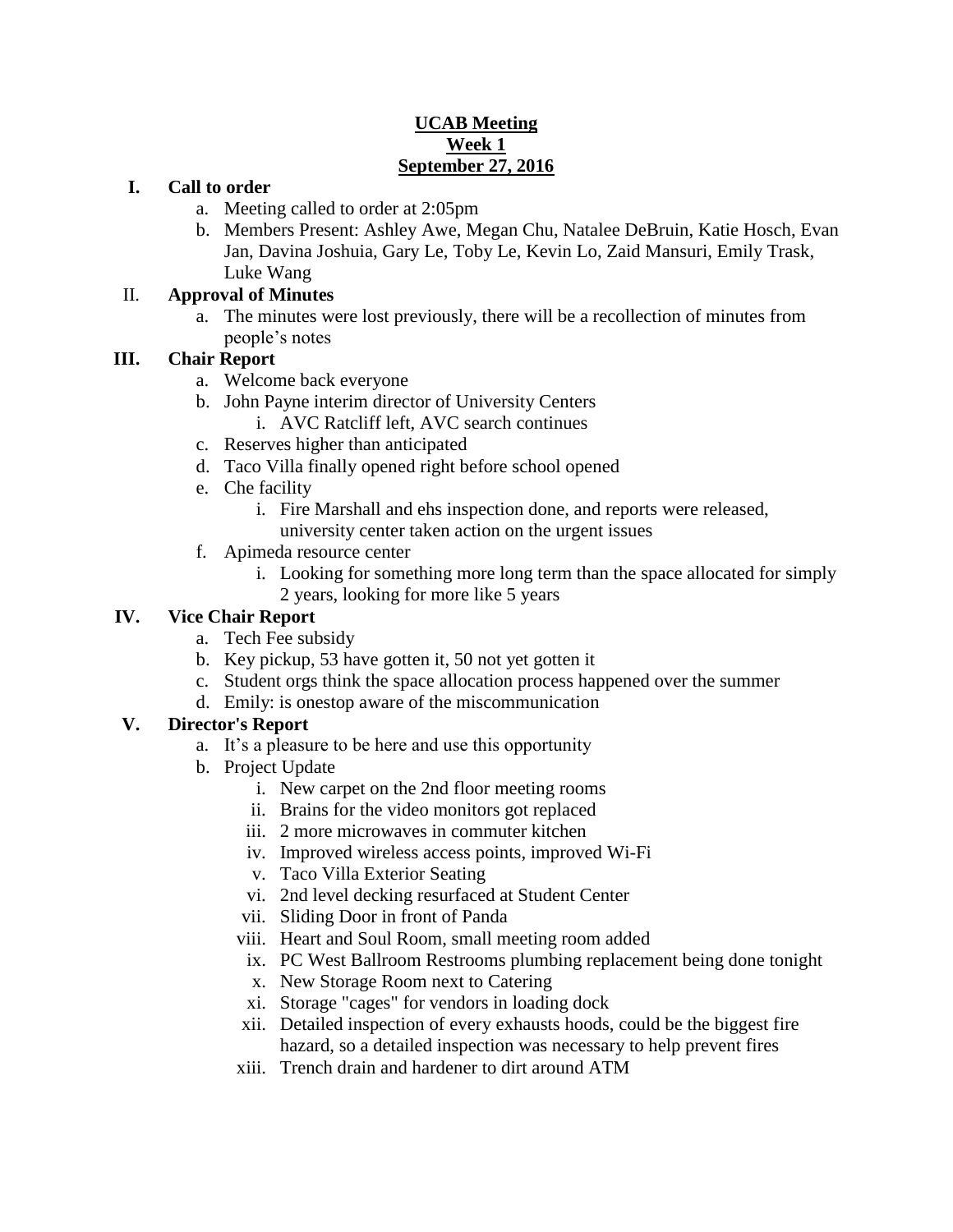- xiv. Fire Marshall did inspection, only 2 vendors who have minor things to repair
- xv. Repainted Plaza fountain
- xvi. Seat cushions reupholstered
- xvii. Refurbished bbqs
- xviii. Trident from triton statue, new one installed today
- xix. Digital cinema system in the theater
- xx. Also added a new sound loft
- xxi. Emergency repair in front TapEx, irrigation leak
- xxii. Set up a better system for House Managers
- c. In the works:
	- i. West Ballroom Flooring
	- ii. Library Walk Storage Renovation
	- iii. Triton Food Pantry Expansion
		- 1. Lecture notes and soft reserves are done after this quarter
	- iv. Impact Report
		- 1. Version of an annual report, publication to get out to upper level administrators to showcase what UCEN is about
	- v. More dining furniture for Taco Villa Deck
		- 1. Has been ordered
	- vi. Charging Stations
		- 1. Working with AS on a locker charging station
		- 2. Also a free charging station
	- vii. Theater Lobby Carpet
		- 1. Being replaced during Winter Break
	- viii. More meeting room enhancements
		- 1. Carpet is just the beginning, college meeting rooms to match
- d. Che Café Update
	- i. August, word got out that there were still events going on, Fire Marshall and EHS immediately inspected the space, both submitted reports
	- ii. Letter sent with campus attorney, to cease activities due to potential health and safety challenges
	- iii. Complete cleanout of Dark star and Crafts Center Storage
	- iv. We have met the immediate concerns, still a lot more to go, installation of fire alarm and sprinkler system, and lease negotiations
	- v. Luke: our lease negotiations were on hold during summer, MSA has been extended to December, so that we have time to make the negotiations
- e. Taco Villa
	- i. Difficulty with fire alarm system, soon to have a test to hopefully allow people inside the space
- f. Commuter Lockers
	- i. Added 36 lockers between bike shop and General Store

## **VI. Public Input (reordered at 2:27p)**

- a. Triton Dance Marathon
	- i. Alice:
		- 1. Hosting main event week 3 Friday PC West Ballroom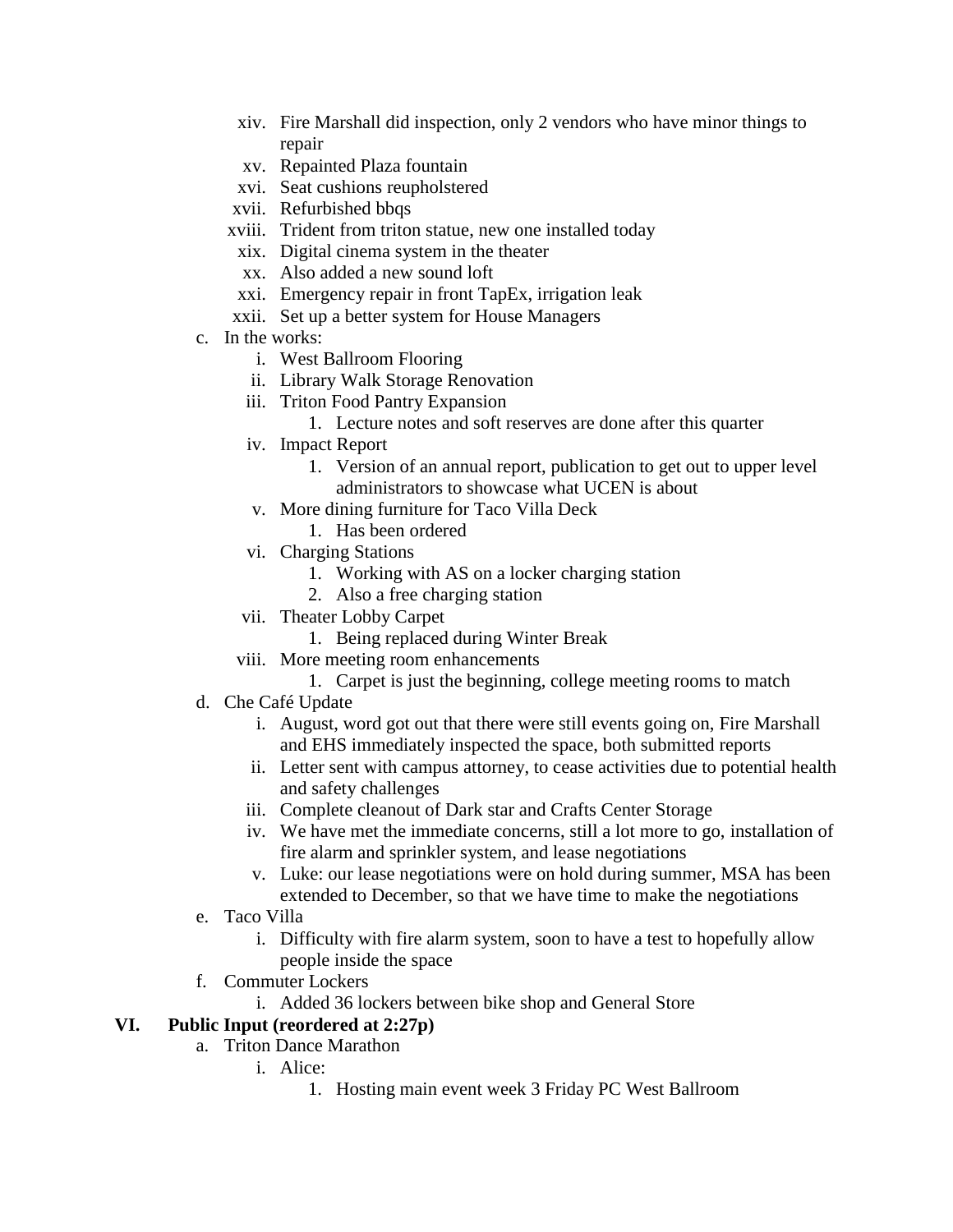- 2. Philanthropy dance event overnight
- 3. Community members as well
- 4. Tech fee estimate: \$952
- 5. Sharing costs with DVC
- 6. Asking for \$500
- 7. Thinks its beneficial
- 8. AS funding would have been great, but the rooms were not available over the summer and not able to apply for funding
- ii. Natalee: Alumni
	- 1. Yes, alumni network for the national network
- iii. Davina: so you're asking for 500
	- 1. Yes
- iv. Toby: what times? How many people
	- 1. 8pm-6am
	- 2. 200 students
- v. Ashley: all students
	- 1. Yes
- vi. Natalee: is it free?
	- 1. Donations accepted and encouraged, but free
- vii. Gary: other funding sources
	- 1. Off campus partners
- viii. Davina: in order to participate you need to pay \$15 donations
	- 1. Yes, but we have promos going out
- ix. Emily: Triton community fund?
	- 1. No, also lots of partnership with orgs and ucsd rec, tritonfest, athletics

#### **VII. New Business**

- a. IEEE Fall Quarter GBM
	- i. Fit 5 of criteria
	- ii. 400 people, x\$1
	- iii. 87.50\$ is all we can fund them
	- iv. Recommendation: 87.50
	- v. Luke: when?
		- 1. Ashley: October 7th, which is within two weeks, if this were to be approved, they would a stipulation that the business office still accept
	- vi. Gary: move to fund \$87.50 with stipulation that the business office will process in time for the event
		- 1. Toby: second
- b. Triton Dance Marathon
	- i. We don't actually have the application yet, not been processed yet, which means we can't talk about next week
	- ii. Emily: any way we can talk about it today, considering time shortening
	- iii. Ashley: up to the board, but if they put something different in the application, we have to go by what it says there
	- iv. Educational: no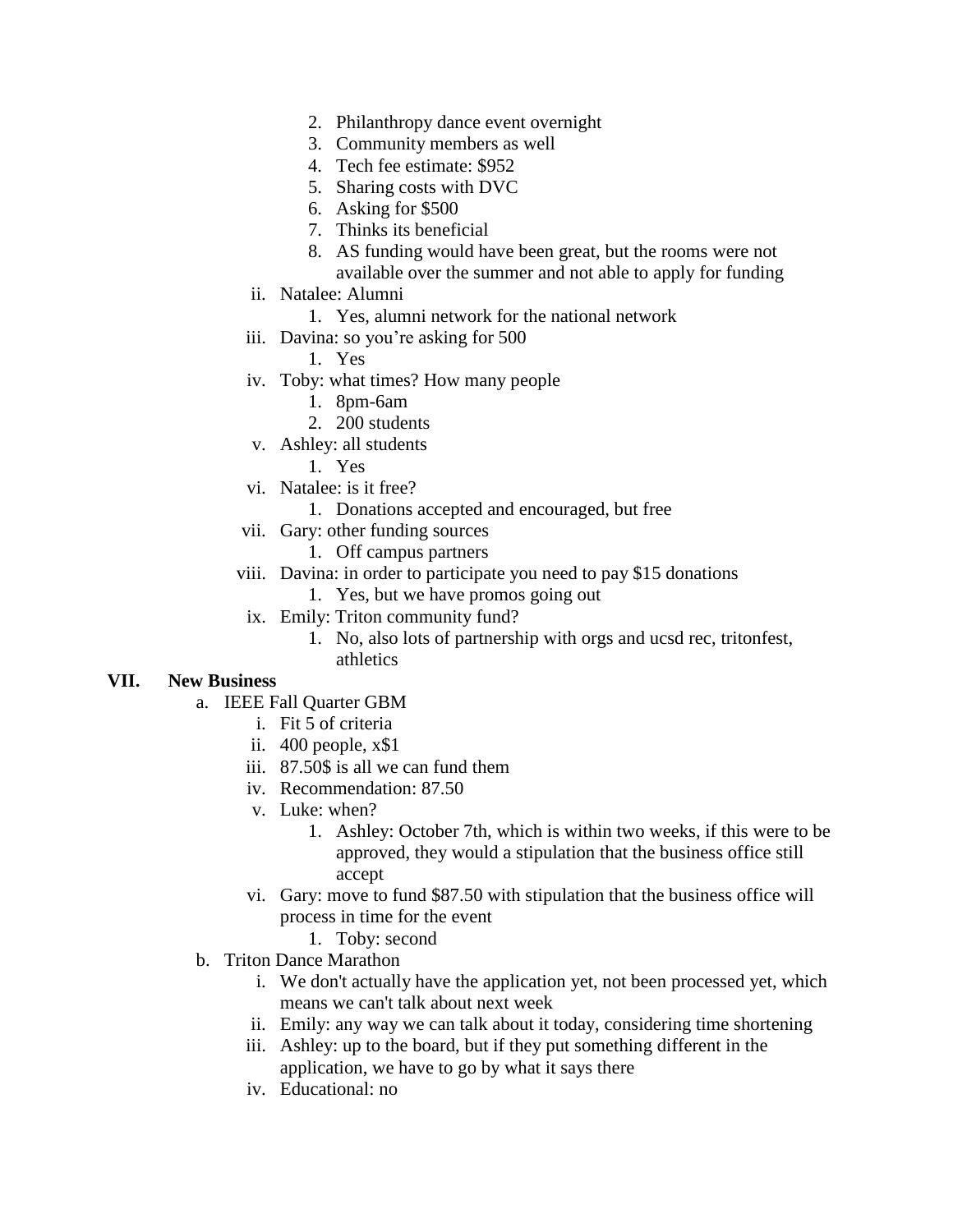- v. More than three hours during operating:
	- 1. Yes:10
	- 2. No: 0
	- 3. Abstain: 1
- vi. Off hours: yes
- vii. Original student center: no
- viii. Alumni: yes
- ix. Community: yes
- x. Open to all: yes
- xi. Funding: yes
- xii. Fundraiser: yes
- xiii. Free:
	- 1. Yes: 6
	- 2. No:3
	- 3. Abstain: 1
- xiv. Recommendation to \$400
- xv. Gary: move to fund Dance Marathon for \$2 per student under the stipulation that the business office can process in time
	- 1. Toby: Second
- c. Intertribal Resource Center Mural
	- i. The Intertribal Resource Center wants to paint a mural and they are asking permission to paint a mural on the hallway wall and put a small posting board next to their door
	- ii. Evan: do other community centers have murals? Whose paying? Does it sent a precedent?
	- iii. John: CCC has a mural, BRC does, Community center responsible for paying, precedent on a case-by-case basis
	- iv. Gary: I think it doesn't hurt anyone and if it promotes their community
	- v. Emily: are they going to be hiring a professional muralist
		- 1. John: not sure, they just want permission first
		- 2. Emily: it would look better if done by a professional artist
	- vi. Toby: still have to approve the mural later?
		- 1. Luke: yes, they just want permission before going through all the trouble
	- vii. Toby: Motion to approve the request with the suggestion of getting a professional artist
		- 1. Gary: Second
- d. The Apimeda Resource Center
	- i. John: Apimeda wants to invest 200,000\$ so two years doesn't make sense
	- ii. Luke: most community centers get 5 years, people were concerned that they wanted to move into a bigger space, but space is limited on this campus
	- iii. Gary: feel like it was two short
	- iv. Toby: This would be a good time to extend the lease
	- v. Toby: Motion to extend the lease from two years to 5 years
	- vi. Emily: Second